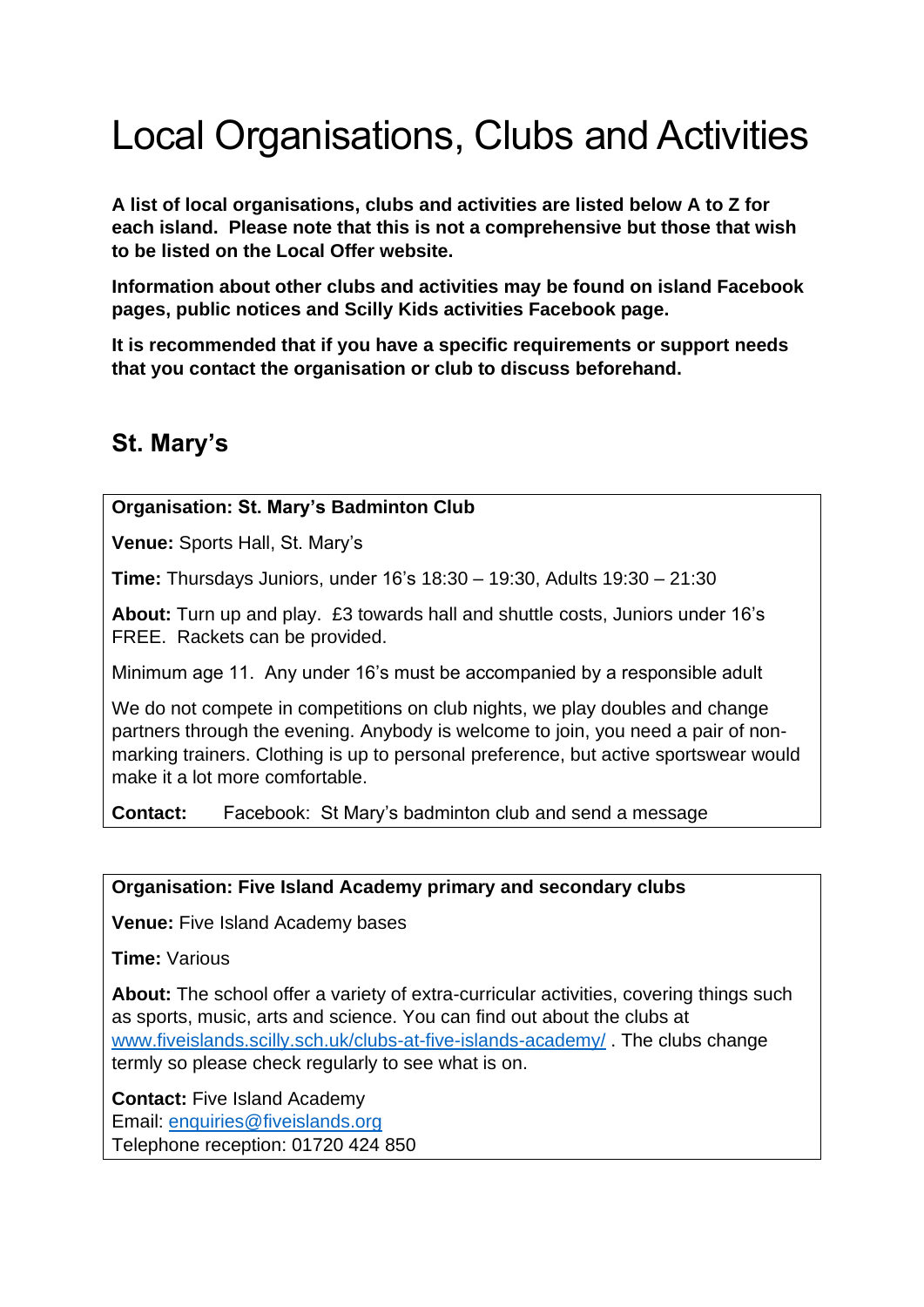#### **Organisation: St Mary's Bowls Club**

**Venue:** Isles of Scilly golf and bowling club, St Mary's.

**Time:** The bowling green at the golf club is open all year but is weather dependant. The bowling club meets up from April to September on Tuesday Evenings from 18:30 to 20:00

**About:** Membership fee is £25 or £4 per hour. Free for school age children who want to come and have a try. The bowling club is for 18 years and over, however they would welcome under 18s to come and try and would look at setting up a youth bowling club if enough numbers.

**Contact:** Dave Corners [dcorners107@btinternet.com](mailto:dcorners107@btinternet.com) 01720 422107 Website: [www.islesofscillygolfandbowlsclub.co.uk](http://www.islesofscillygolfandbowlsclub.co.uk/)

#### **Organisation: St Mary's short mat bowls club**

**Venue:** Church Hall

**Time:** A winter club from October to March from 19:00 to 21:00

**About:** Short mat bowls is played indoors where the game is played over a shorter length than outdoor bowls. Players attempt to score points by rolling a heavy ball along a fairly flat surface, to gain as many shots as possible by getting their bowls nearer to the jack than their opponents, and so outscore them. It is open to any age and price is either £4 a session or £42 Membership for the winter. Free to school age.

**Contact**: Dave Corners [dcorners107@btinternet.com](mailto:dcorners107@btinternet.com) Telephone: 01720 422 107 Please contact to enquire as sessions are dependent on a minimum number of people attending.

#### **Organisation: Five Islands Football Club**

**Venue:** School sports field and sports hall

**Time:** Primary School Years 3, 4, 5 and 6: Saturdays 10.30am – 12 noon Secondary school Years 7 to 11: Training Wednesdays 17:00 – 18:30 time only Matches Saturdays 12:30 Term time only

**About:** Open to anyone 7 to 11 years of age.A club run by qualified volunteers teaching fun ball related activities and football coaching. No need to book, just turn up on the day if you want to join. First couple of sessions are free to see if you like it then it is £20 per term.

You will need appropriate sportswear and footwear. The Five Islands football club has a collection of studded boots and shin pads that you are welcome to borrow for free as well as items for sale.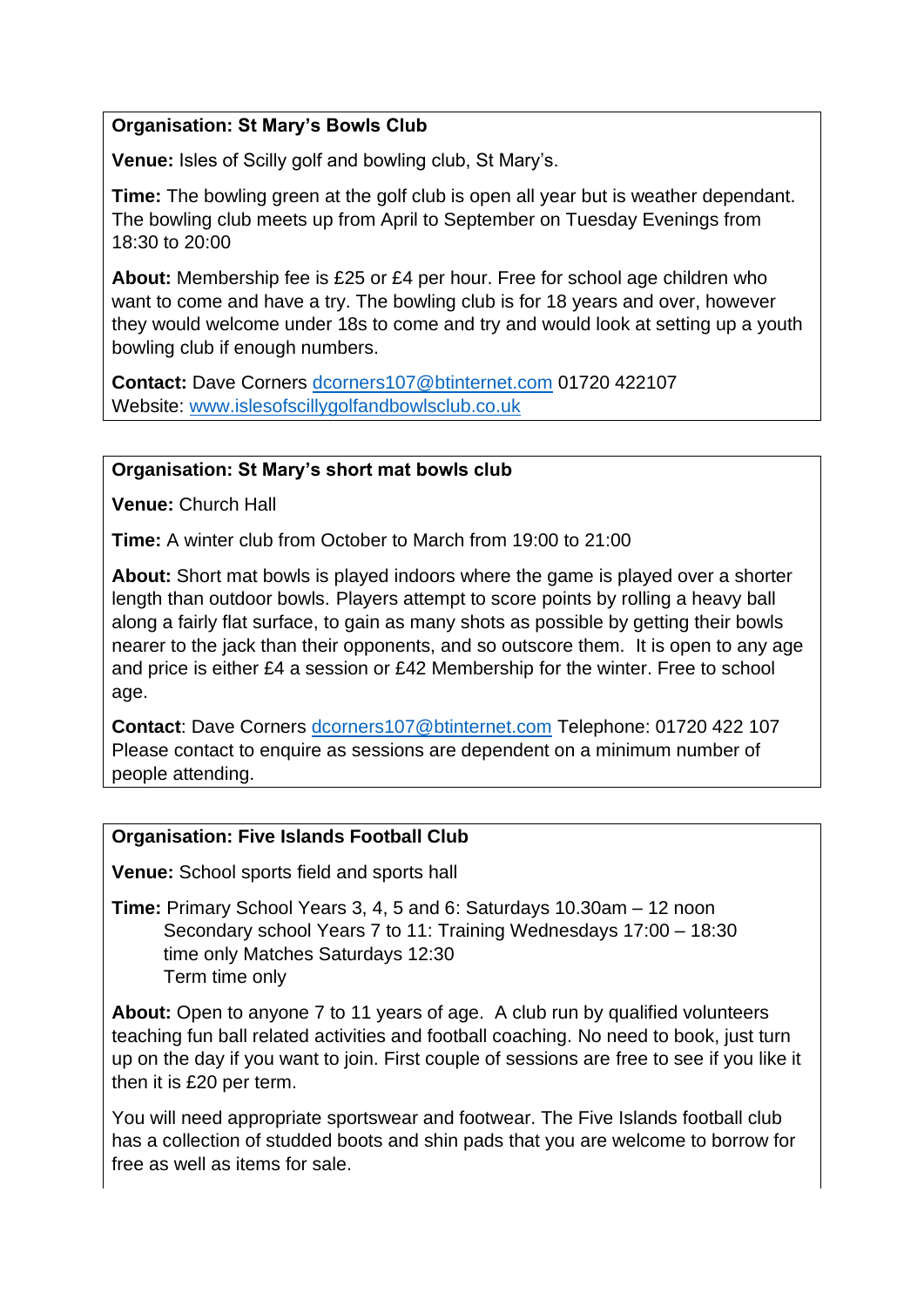We are happy to adapt to an individual's needs, staff are training and approachable, please discuss any special educational needs or disabilities that need accommodating.

**Contact:** Just turn up on the day and speak to one of the coaches, there is also a Facebook page: Five Island Football Club, you can send a message.

# **Organisation: St Mary's Gig Club - Junior Rowing**

# **Venue: Porthmellon gig sheds, St. Mary's**

**Time:** Meet 16:30 on Thursdays

**About:** School Year 7's and above. All rowers must wear a life jacket and be able to swim 25 metres competently and sessions are weather dependent, usually April to September. Membership fee is around £20 although you are welcome to have a try before joining.

**Contact:** Erica Swain email: [ericaswain@fiveislands.org](mailto:ericaswain@fiveislands.org) or Tel: 01270 42277

# **Organisation: Isles of Scilly Judo Club**

**Venue:** Sports Hall, Carn Gwaval, St. Mary's

**About:** Judo for children from 6 years and adults. Judo happens on a Thursday with the youngest age group starting first at 16:00 and the groups following on from that.

**Contact:** [iosjudo@outlook.com](mailto:iosjudo@outlook.com)

# **Organisation: Quilters and Stitchers Group**

**Venue:** Church Pavilion, St. Mary's

**Time:** Thursdays 14:00 to 16:00

**About:** A really friendly welcoming group who come together and socialise whilst learning/doing quilting and stitching, open to all ages, just turn up to join, £1.50 charge per session to cover cost of Pavillion but free coffee, teas, biscuits etc…

**Contact:** Janet Leahy on [scilly2bees@gmail.com](mailto:scilly2bees@gmail.com)

#### **Organisation: Rainbows**

**Venue:** Various on St. Mary's

**Time:** Meet fortnightly on a Wednesday from 17:15 – 18-15. On from October to Easter time, term time only. £2 per session.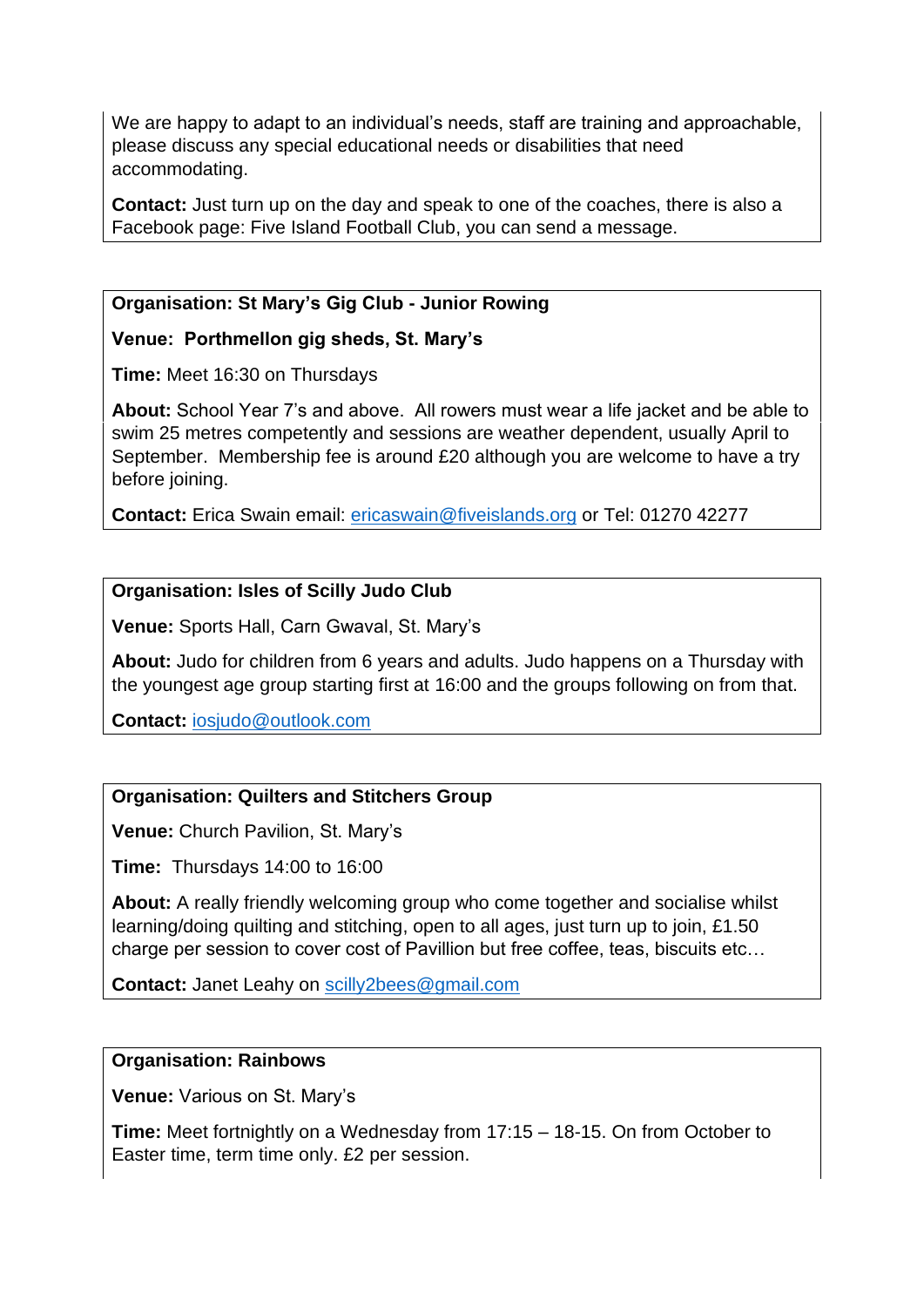**About:** For girls aged 5-7 years old, Rainbows is all about developing selfconfidence, building friendships, learning new things and having fun. Girls get their hands dirty with arts and crafts, get in touch with nature and play games - it's all about learning by doing.

Also, Brownies and Guides for older girls please register at [www.girlguiding.org.uk](http://www.girlguiding.org.uk/)  for further information about local group. Locally advertise meetings on Facebook.

# **Contact:**

Go to [www.girlguiding.org.uk](http://www.girlguiding.org.uk/) to register or log in for details.

# **Organisation: Scillonian Sailing Club**

#### **Venue:**

**Time:** The sailing club runs between mid-May to the end of September weather permitting and invites all children from Year 5 (9-10 year olds) onwards. Adult sailing instruction is also available and racing nights open to competent sailors.

**About:** Our team of qualified RYA instructors will guide your child through the RYA training programme starting at level 1. Sailing solo or with other children and instructors, the young sailors have the opportunity to have fun in a controlled environment whilst learning great new skill.

Children must be able to swim (wearing a buoyancy aid) for at least 50 metres due to nature of the club. Good physical strength and an ability to follow & complete instructions is essential to ensure safety whilst on the water & ashore. Therefore, this activity may not be suitable for some children with physical or educational needs. However, the staff and volunteers will assist as much as possible so please get in contact to discuss your child's particular needs.

We endeavour to include all children where possible and can offer a tailor-made experience for your child in line with safety constraints.

All staff are DBS certified.

**Contact:** Francine Clark and Richard Mills at [scilloniansailingclub@hotmail.com](mailto:scilloniansailingclub@hotmail.com) **Facebook:** Scillonian Sailing Club

# **Organisation: St Mary's Theatre club**

**Venue:** Various

**Time:** Various

**About:** Currently we do not have regular meeting days, home base or a joining fee, but prior to performances, readings etc. we do advertise locations, auditions and rehearsals. We try to arrange these to suit the individuals involved. AIMS OF THE CLUB: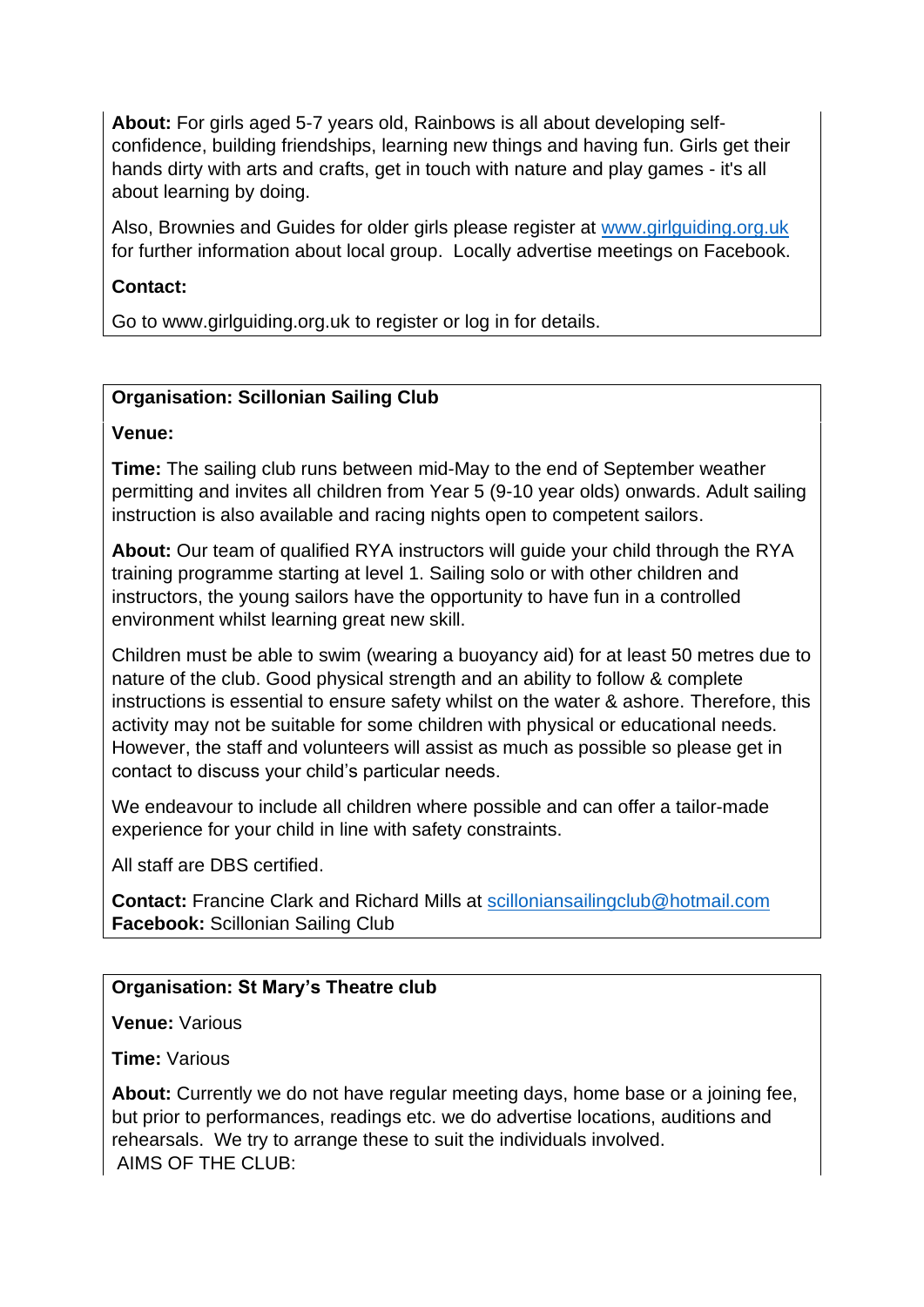A: To promote and encourage the amateur theatre in the Isles of Scilly, by the production of plays, musicals, play readings etc.

B: To perform at least two productions a year, one of which is likely to be a pantomime.

C: To hold monthly social evenings, i.e. play readings

D: To hold the art and craft of the 'Theatre' by e.g. running workshops and encouraging home grown writers, technicians, set designers etc.

E: To use proceeds from productions, after admin costs, to maintain and improve equipment; and to consider support, financially and in kind, to local groups. For aged 8 upwards.

**Contact:** Jenny Byers [jennyb227@btinternet.com](mailto:jennyb227@btinternet.com) telephone: 01720 422 663 Facebook: St Mary's theatre club Isles of Scilly

# **St. Martin's**

# **Organisation: COSMOS – Community Observatory St Martin's on Scilly**

**Venue:** St Martin's Observatory behind the St. Martin's Island Hall.

**Time:** The observatory is open from April to October. Our regular openings, come rain or shine, are:

Tuesday evenings, 20:00 – 20:50 and 21:00- 21:50

Friday afternoons, 14:00 - 16:00

Other weekly events – see local advertising and website has a calendar.

*Private group bookings requiring additional openings will be considered subject to availability and must be booked in advance.*

**About:** The facility provides two observation domes (one for deep sky viewing, one with the capacity for solar viewing – which can be used during the day), and a warm room, to house computer and camera equipment, and where we also hold talks and workshops. Entrance: £5 adults, £3 under 16s.

People **must** book in advance and is open to all, although under 16s must be accompanied by an adult.

Book online: Max no. 10 per session

# **Contact:**

Email: [cosmosscilly@gmail.com](mailto:cosmosscilly@gmail.com)

Website at [www.cosmosscilly.co.uk](http://www.cosmosscilly.co.uk/)

Facebook: COSMOS - [Community Observatory St Martins on Scilly | Facebook](https://www.facebook.com/groups/479076592280688/)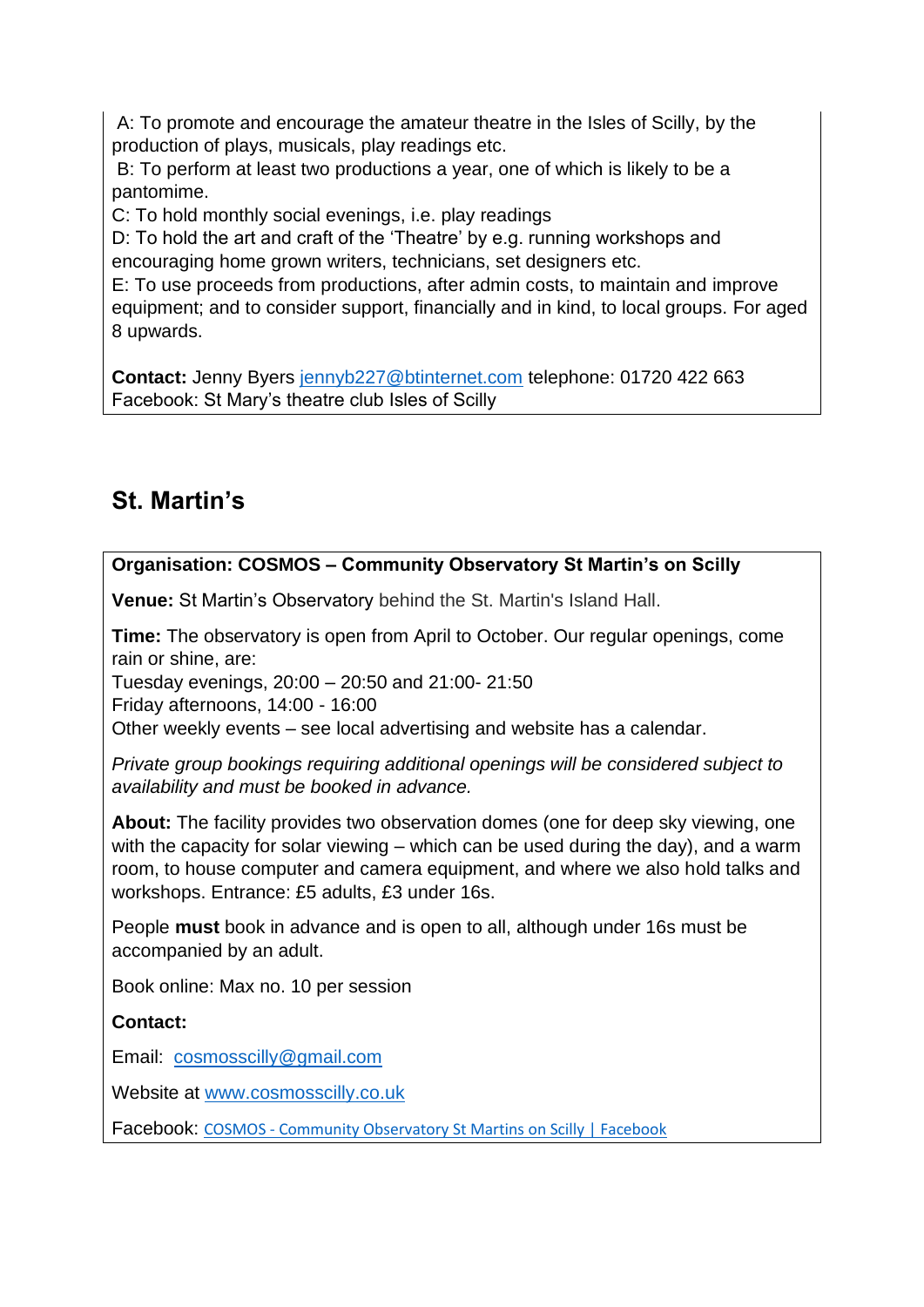#### **Organisation: St Martin's Choir**

**About:** At the minute the choir does not have regular meeting days doing block singing activities instead. For example, over the Christmas period there was 'six songs in six weeks' course and something similar may run in the future.

**Contact:** Jackie Marshall. Ask an Islander and they can refer you to Jackie.

# **Organisation: St Martin's Cricket Club**

**Venue:** Pool Green, Higher Town, St. Martin's

**Time:** Cricket season is from May to October. Games are normally on a Thursday or Sunday.

**About:** It is open for over 11 years of age and also sometimes hold younger cricket 'campsite' games which are advertised locally during school holidays. Anyone under 18 years of age will need parental permission. Tony Goddard is the captain and fixture secretary and can give you more information. Equipment but not clothing is provided by the club.

**Contact:** Barney McLachlan at [theislandbakery@hotmail.co.uk](mailto:theislandbakery@hotmail.co.uk) or Tony Goddard on 07730 475 559

Activities are sometimes posted on the St. Martin's Facebook page.

# **Organisation: St Martin's Gig Club**

# **Venue: St. Martin's**

**Time:** Training is normally when the crew is free, typically Monday and Wednesday for the men, and Monday and Friday for the women. The season is normally March through October.

**About:** Anyone can join the gig club and if you decide to become a member then there is a yearly fee of £25. Gig club is usually for 16 years of age and over but do sometimes have younger aged sessions if enough people register an interest. Parental permission needed for under 18's.

**Contact:** Just ask any Islander and they'll refer you to a committee member who will give your name to the appropriate cox.